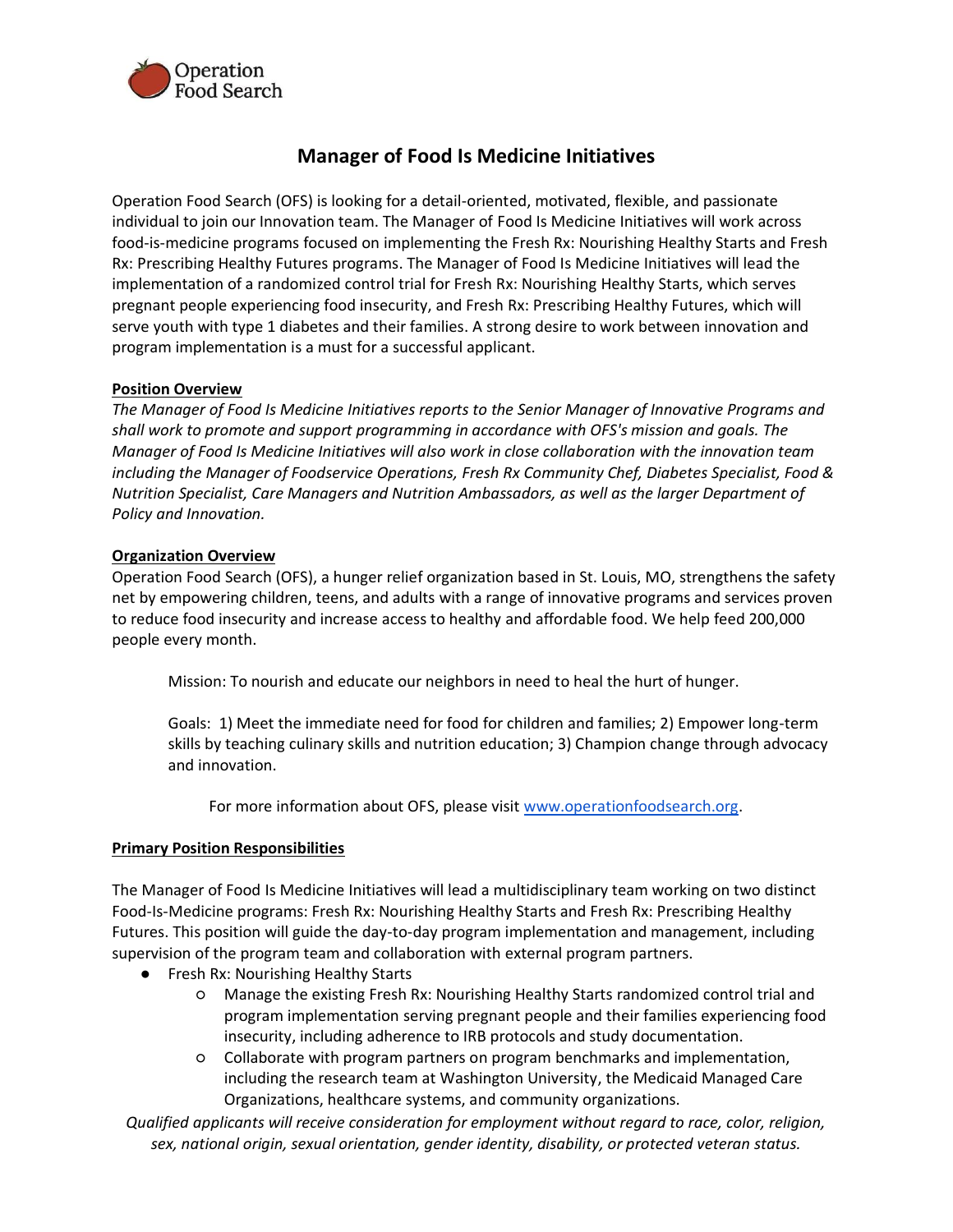

- Fresh Rx: Prescribing Healthy Futures
	- Manage the upcoming Fresh Rx: Prescribing Healthy Futures program, which will serve youth with type 1 diabetes and their families experiencing food insecurity, including adherence to IRB protocols and study documentation.
	- Collaborate with program partners on program benchmarks and implementation, including St. Louis Children's Hospital, and other community organizations.
- People and Project Management
	- Supervise care managers, registered dietitians, and other program staff working on the Fresh Rx programs.
	- Collaborate with Policy & Innovation Department staff leads on cross-program goals and implementation, including food systems, policy, and community-partnership projects.
	- Lead funding and grant applications and reports for both Fresh Rx programs, including working with OFS staff to fulfill applications.
	- Manage and develop program budgets for both Fresh Rx programs in collaboration with team members.
	- Serve as a liaison between OFS food-is-medicine programming and general OFS program.
- Other duties as assigned.

# **Qualifications, Experience, Knowledge, Skills, and Abilities:**

The ideal candidate has a strong background working in dynamic programs that incorporate food-ismedicine, research, and multidisciplinary teams serving populations across the lifespan. Being highly detail oriented is a must, as this position will require technical research skills and/or knowledge to ensure program requirements are being met for IRB protocols. The work requires a strong growth mindset and a patient, flexible working style to accommodate variable program development timelines and managing multiple program goals.

# **The ideal candidate will have the following skills:**

- Highly detail oriented with the ability to synthesize data and adhere to research protocols.
- Flexible, patient working style to accommodate variable program development timelines.
- Passion for leadership and mentoring staff.
- Strong growth mindset and a critical eye for program improvement.

# **Required qualifications:**

- Master's in social work, public health, dietetics, or related field.
- 5 7 years' experience in maternal and child health, diabetes, and/or similar health-related programming, implementation, and evaluation.
- 2 4 years' experience in people and project management.
- Strong working knowledge on the impacts of food apartheid and systemic oppression.
- Dedication to advancing food-is-medicine programs from a perspective of social justice, racial equity, Trauma-Informed Care, and a strengths-based mindset.
- Possess a flexible and growth-based mindset and actively seek out opportunities to learn.
- Ability to work in a self-directed manner and without close supervision.
- Ability to establish positive interpersonal relationships with OFS team, partners, and stakeholders.
- Strong communication and organizational skills.

*Qualified applicants will receive consideration for employment without regard to race, color, religion, sex, national origin, sexual orientation, gender identity, disability, or protected veteran status.*